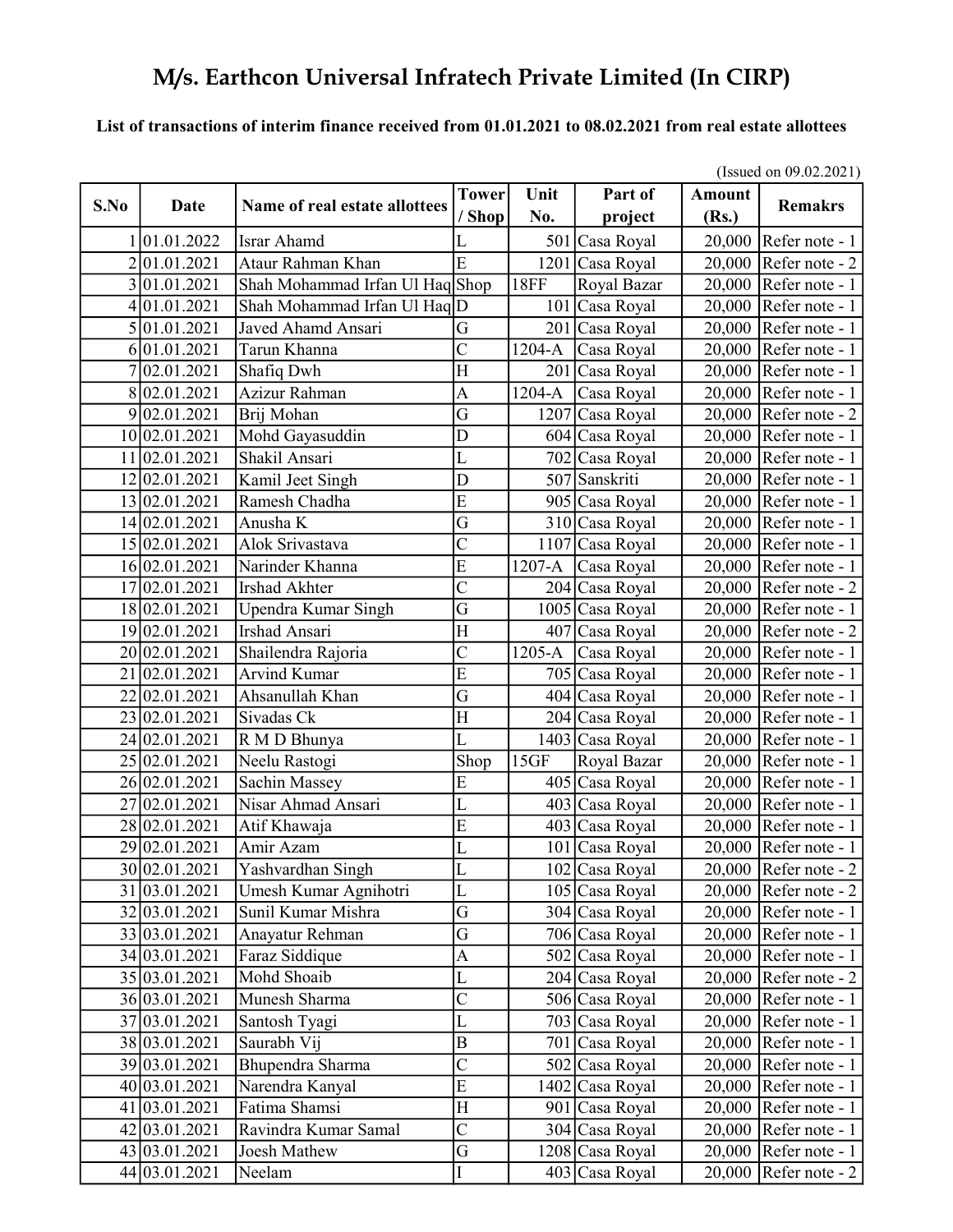### List of transactions of interim finance received from 01.01.2021 to 08.02.2021 from real estate allottees

|      |                           |                               | (Issued on $09.02.2021$ ) |      |                   |               |                         |  |  |
|------|---------------------------|-------------------------------|---------------------------|------|-------------------|---------------|-------------------------|--|--|
| S.No | Date                      | Name of real estate allottees | <b>Tower</b>              | Unit | Part of           | <b>Amount</b> | <b>Remakrs</b>          |  |  |
|      |                           |                               | 'Shop                     | No.  | project           | (Rs.)         |                         |  |  |
|      | 45 03.01.2021             | Shah Faisal                   | D                         |      | 102 Casa Royal    |               | 20,000 Refer note - 1   |  |  |
|      | 46 03.01.2021             | Rajeev Agarwal                | L                         |      | $1104$ Casa Royal |               | 20,000 Refer note - 1   |  |  |
|      | 47 03.01.2021             | Rakeshhwar Singh              | $\overline{B}$            |      | 8 Casa Royal      | 20,000        | Refer note - 1          |  |  |
|      | 48 03.01.2021             | Vikash Kumar Annad            | I                         |      | 606 Casa Royal    | 20,000        | Refer note - 1          |  |  |
|      | 49 03.01.2021             | <b>Shahid Parwaz</b>          | $\overline{E}$            |      | 108 Casa Royal    | 20,000        | Refer note - 1          |  |  |
|      | 50 03.01.2021             | Ajmal Kamal                   | D                         |      | 601 Casa Royal    | 20,000        | Refer note - 1          |  |  |
|      | 51 03.01.2021             | Naved Akbar                   | $\overline{K}$            |      | 6 Casa Royal      | 20,000        | Refer note - 1          |  |  |
|      | 52 03.01.2021             | Firoz Ahmad                   | G                         |      | 1401 Casa Royal   | 20,000        | Refer note - 2          |  |  |
|      | 53 03.01.2021             | Shariq Ansari                 | $\overline{\text{C}}$     |      | 503 Casa Royal    | 20,000        | Refer note - 1          |  |  |
|      | 54 03.01.2021             | Harish Kumar                  | A                         |      | 302 Casa Royal    | 20,000        | Refer note - 1          |  |  |
|      | 55 03.01.2021             | Razaul Islam                  | A                         |      | 202 Casa Royal    | 20,000        | Refer note - 1          |  |  |
|      | 56 03.01.2021             | Ashwani Kumar Saxena          | $\overline{\mathsf{D}}$   |      | 1204 Casa Royal   | 20,000        | Refer note - 1          |  |  |
|      | 57 03.01.2021             | <b>Uwes Ahmad</b>             | D                         |      | 301 Casa Royal    | 20,000        | Refer note - 1          |  |  |
|      | 58 03.01.2021             | Jamal Taha                    | Ĺ                         |      | 901 Casa Royal    | 20,000        | Refer note - 1          |  |  |
|      | 59 03.01.2021             | <b>Basant Kumar Duklan</b>    | $\overline{C}$            |      | 8 Casa Royal      | 20,000        | Refer note - 1          |  |  |
|      | 60 03.01.2021             | Mohammad Arshad               | $\overline{\mathbf{A}}$   |      | $1204$ Casa Royal | 20,000        | Refer note - 2          |  |  |
| 61   | [04.01.2021]              | Iftekhar Ahmed                | D                         |      | 1001 Casa Royal   | 20,000        | Refer note - 2          |  |  |
|      | 62 04.01.2021             | Pawan Kumar                   | $\vert H \vert$           |      | 205 Casa Royal    | 20,000        | Refer note - 1          |  |  |
|      | 63 04.01.2021             | Asghar Jamal                  | A                         |      | 1005 Casa Royal   | 20,000        | Refer note - 2          |  |  |
|      | 64 04.01.2021             | Poornima Gupta                | $\overline{A}$            |      | 1401 Casa Royal   | 20,000        | Refer note - 1          |  |  |
|      | $65\overline{04.01.2021}$ | Harish Bhaat                  | $\overline{\rm C}$        |      | 1007 Casa Royal   |               | 20,000 Refer note - 1   |  |  |
|      | 66 04.01.2021             | Mukul Joshi                   | A                         |      | 1006 Casa Royal   | 20,000        | Refer note - 1          |  |  |
| 67   | 04.01.2021                | Aamir Obaid Siddiqui          | $\overline{\mathrm{E}}$   |      | 302 Casa Royal    | 20,000        | Refer note - 2          |  |  |
|      | 68 04.01.2021             | Aman Shankar Sharma           | $\overline{E}$            |      | 1208 Casa Royal   | 20,000        | Refer note - 1          |  |  |
|      |                           |                               |                           |      |                   |               |                         |  |  |
|      | 69 04.01.2021             | Aman Shankar Sharma           | K                         |      | 606 Casa Royal    |               | $20,000$ Refer note - 1 |  |  |
|      | 70 04.01.2021             | Aman Shankar Sharma           | L                         |      | 1202 Casa Royal   |               | $20,000$ Refer note - 1 |  |  |
| 71   | 04.01.2021                | Sahil Bucha                   | H                         |      | 1006 Casa Royal   | 20,000        | Refer note - 1          |  |  |
| 72   | 04.01.2021                | Fahad Ozair                   | $\overline{E}$            |      | 901 Casa Royal    | 20,000        | Refer note - 1          |  |  |
|      | 73 04.01.2021             | Moyeed Abdul                  | $\overline{C}$            |      | 303 Casa Royal    |               | 20,000 Refer note - 1   |  |  |
|      | 74 04.01.2021             | Ranjan Kumar Gaan             | G                         |      | 805 Casa Royal    |               | $20,000$ Refer note - 1 |  |  |
|      | 75 04.01.2021             | Mohit Goyal                   | I                         |      | 1004 Casa Royal   |               | 20,000 Refer note - 1   |  |  |
|      | 76 04.01.2021             | R Anand                       | B                         |      | 301 Casa Royal    |               | $20,000$ Refer note - 1 |  |  |
|      | 77 04.01.2021             | Sanjay Garg                   | I                         |      | 706 Casa Royal    |               | $20,000$ Refer note - 2 |  |  |
|      | 78 04.01.2021             | Meena Rawat                   | G                         |      | 1404 Casa Royal   |               | $20,000$ Refer note - 1 |  |  |
|      | 79 04.01.2021             | Sangeeta Saxena               | E                         |      | 1005 Casa Royal   |               | 20,000 Refer note - 1   |  |  |
|      | 80 04.01.2021             | Gitendra Singh                | I                         |      | 605 Casa Royal    |               | 20,000 Refer note - 1   |  |  |
|      | 81 04.01.2021             | Syed Zishaan Ali Qadri        | $\boldsymbol{\mathsf{A}}$ |      | 1403 Casa Royal   |               | 20,000 Refer note - 1   |  |  |
|      | 82 04.01.2021             | <b>Shakir Hussin</b>          | ${\bf F}$                 |      | 1004 Casa Royal   | 20,000        | Refer note - 1          |  |  |
|      | 83 04.01.2021             | Ram Baran Yadav               | K                         |      | 308 Casa Royal    |               | 20,000 Refer note - 2   |  |  |
|      | 84 04.01.2021             | Tilak Raj Nayar               | $\overline{\rm c}$        |      | 706 Casa Royal    |               | $20,000$ Refer note - 1 |  |  |
|      | 85 04.01.2021             | Suman Gupta & Krishna KumaI   |                           |      | 1001 Casa Royal   |               | $20,000$ Refer note - 2 |  |  |
|      | 86 04.01.2021             | Vijay Kumar Arora             | $\mathcal{C}$             |      | 1103 Casa Royal   |               | $20,000$ Refer note - 2 |  |  |
|      | 87 04.01.2021             | Fayzan A R Khan               | $\vert$ B                 |      | 1007 Casa Royal   | 20,000        | Refer note - 1          |  |  |

 $(I_{\text{S}} = 1$  00.02.2021)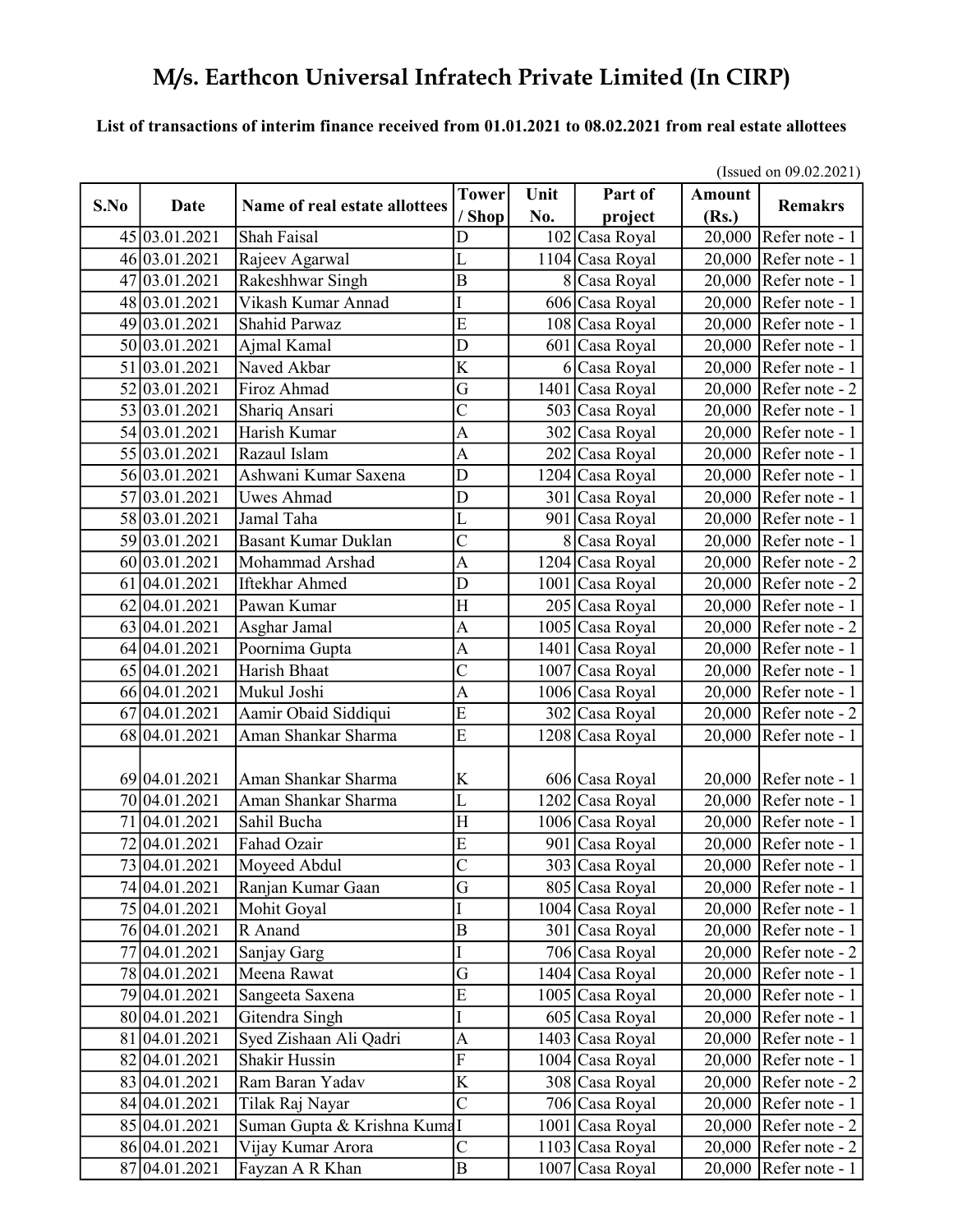#### List of transactions of interim finance received from 01.01.2021 to 08.02.2021 from real estate allottees

|      |                |                               | (Issued on $09.02.2021$ ) |         |                     |               |                                |  |
|------|----------------|-------------------------------|---------------------------|---------|---------------------|---------------|--------------------------------|--|
| S.No | Date           | Name of real estate allottees | <b>Tower</b>              | Unit    | Part of             | <b>Amount</b> | <b>Remakrs</b>                 |  |
|      |                |                               | / Shop                    | No.     | project             | (Rs.)         |                                |  |
|      | 88 04.01.2021  | Joyti Razdan                  | С                         |         | 507 Casa Royal      | 20,000        | Refer note - 1                 |  |
|      | 89 04.01.2021  | Balasubramani V               | E                         | 1201A   | Casa Royal          |               | 20,000 Refer note - 2          |  |
|      | 90 04.01.2021  | Puneet Khanna                 | $\overline{C}$            |         | 1101 Casa Royal     | 20,000        | Refer note - 2                 |  |
| 91   | 04.01.2021     | Shabnam                       | $\overline{G}$            |         | 1001 Casa Royal     | 20,000        | Refer note - 1                 |  |
| 92   | 04.01.2021     | Salman Ali Khan               | $\overline{\rm C}$        |         | 305 Casa Royal      | 20,000        | Refer note - 1                 |  |
|      | 93 04.01.2021  | Abrar Ahmad Ansari            | $\overline{\mathrm{F}}$   |         | 602 Casa Royal      | 20,000        | Refer note - 1                 |  |
|      | 94 04.01.2021  | Rajeev Singhal                | $\overline{C}$            |         | 6 Sanskriti         | 20,000        | Refer note - 1                 |  |
|      | 95 04.01.2021  | Ishtiaq Ahmad                 | D                         |         | 704 & 80 Casa Royal | 60,000        | Refer note - 2                 |  |
|      | 96 04.01.2021  | Shajid Iqbal                  | K                         |         | 705 Casa Royal      | 20,000        | Refer note - 1                 |  |
|      | 97 04.01.2021  | Pankaj Gupta                  | $\overline{E}$            |         | 8 Casa Royal        | 20,000        | Refer note - 2                 |  |
|      | 98 04.01.2021  | Agya Singh Karki              | $\overline{\text{C}}$     |         | 705 Casa Royal      | 20,000        | Refer note - 1                 |  |
|      | 99 04.01.2021  | Manoj Suyal                   | $\overline{A}$            |         | 606 Casa Royal      | 20,000        | Refer note - 1                 |  |
|      | 100 04.01.2021 | Sanjay Sobti                  | Shop                      | $LG-03$ | Royal Bazar         | 20,000        | Refer note - 1                 |  |
|      | 101 04.01.2021 | Md Masihur Rehman             | L                         |         | 606 Casa Royal      | 20,090        | Refer note - 1                 |  |
|      | 102 04.01.2021 | Than Singh                    | H & L                     |         | 1403 & 8 Casa Royal | 40,000        | Refer note - 1                 |  |
|      | 103 04.01.2021 | Hayat Singh                   | $\mathcal{C}_{0}^{(n)}$   |         | 805 Casa Royal      | 20,000        | Refer note - 1                 |  |
|      | 104 04.01.2021 | Anoop Mirsri                  | L                         |         | 804 Casa Royal      | 20,000        | Refer note - 1                 |  |
|      | 105 04.01.2021 | Rohan Malhotra                | $\overline{\rm C}$        |         | 406 Casa Royal      | 20,000        | Refer note - 1                 |  |
|      | 106 04.01.2021 | Ataullah Siddiqi              | E                         |         | 903 Casa Royal      | 20,000        | Refer note - 2                 |  |
|      | 107 04.01.2021 | Divy Malhotra                 | $\overline{\rm C}$        |         | 405 Casa Royal      | 20,000        | Refer note - 1                 |  |
|      | 108 04.01.2021 | Reena Singh Choudhary         | $\overline{H}$            |         | 507 Casa Royal      | 20,000        | Refer note - 1                 |  |
|      | 109 04.01.2021 | Asif Iqbal                    | $\overline{A}$            |         | 1102 Casa Royal     | 20,000        | Refer note - 1                 |  |
|      | 110 04.01.2021 | Amit Gosain                   | A                         | 1202A   | Casa Royal          | 20,000        | Refer note - 2                 |  |
|      | 111 04.01.2021 | Neeraj Gupta                  | G                         |         | 801 Casa Royal      | 20,000        | $\sqrt{\text{Refer}}$ note - 2 |  |
|      | 112 04.01.2021 | Niraj Kumar                   | D                         |         | 503 Casa Royal      | 20,000        | Refer note - 2                 |  |
|      | 113 04.01.2021 | Vikas Sinha                   | G                         |         | 3 Casa Royal        | 20,000        | Refer note - 2                 |  |
|      | 114 04.01.2021 | Jagdish Kumar Shahani         | A                         |         | $1402$ Casa Royal   | 20,000        | Refer note - 1                 |  |
|      | 115 04.01.2021 | Karamvir Tanwar               | I                         | 1207A   | Casa Royal          | 20,000        | Refer note - 2                 |  |
|      | 116 04.01.2021 | Darakhash                     | $\overline{\rm C}$        |         | 408 Casa Royal      | 20,000        | Refer note - 1                 |  |
|      | 117 04.01.2021 | Waqar Ahmad                   | $\overline{K}$            |         | 502 Casa Royal      |               | 20,000 Refer note - 2          |  |
|      | 118 04.01.2021 | Iqbal Singh                   |                           |         | 1207 Casa Royal     |               | 20,000 Refer note - $2 \vert$  |  |
|      | 119 04.01.2021 | Khan Mohammad Jane Alam SE    |                           |         | 404 Casa Royal      |               | $20,000$ Refer note - 2        |  |
|      | 120 05.01.2021 | Mohammad Rashid               | L                         |         | 206 Casa Royal      |               | $20,000$ Refer note - 1        |  |
|      | 121 05.01.2021 | Rahul Trivedi                 | $\mathsf{C}$              |         | 1405 Casa Royal     |               | 20,000 Refer note - 1          |  |
|      | 122 05.01.2021 | <b>Bhuwan Chand Pant</b>      | $\overline{C}$            |         | 802 Casa Royal      |               | $20,000$ Refer note - 2        |  |
|      | 123 05.01.2021 | Anil Varshney                 | L                         |         | 602 Casa Royal      |               | 20,000 Refer note - 1          |  |
|      | 124 05.01.2021 | Ashvinder Singh               | $H_{\rm}$                 |         | 902 Casa Royal      |               | 20,000 Refer note - 1          |  |
|      | 125 05.01.2021 | Shahid Raja Khan              | H                         |         | 302 Casa Royal      |               | 20,000 Refer note - 2          |  |
|      | 126 05.01.2021 | Virendar Tikoo                | L                         | 1205A   | Casa Royal          |               | $20,000$ Refer note - 2        |  |
|      | 127 05.01.2021 | Raj Singh Tanwar              | $\boldsymbol{B}$          | 1205A   | Casa Royal          |               | $20,000$ Refer note - 1        |  |
|      | 128 05.01.2021 | Seema Seth Gaurav Kumar       | L                         |         | 1103 Casa Royal     |               | 20,000 Refer note - 1          |  |
|      | 129 05.01.2021 | Suryakant Jha                 | L                         |         | 905 Casa Royal      |               | 20,000 Refer note - 1          |  |
|      | 130 05.01.2021 | Rkmeena Rk Meena              | L                         |         | 1 Casa Royal        |               | $20,000$ Refer note - 1        |  |
|      | 131 05.01.2021 | Rama Khanna                   | ${\bf E}$                 |         | 808 Casa Royal      |               | $20,000$ Refer note - 1        |  |

 $(I_{\text{S}} = 1.00022021)$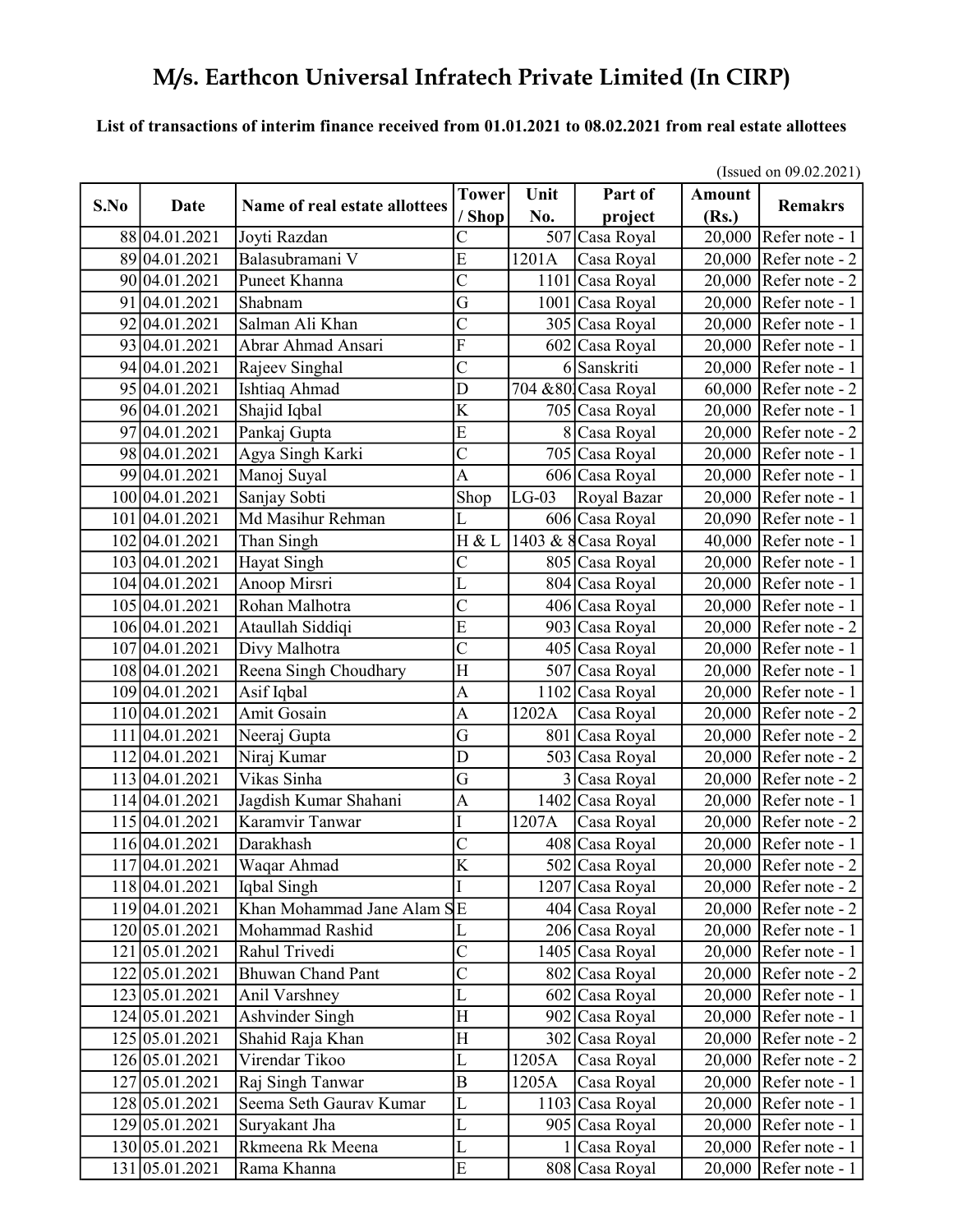### List of transactions of interim finance received from 01.01.2021 to 08.02.2021 from real estate allottees

|      |                |                               | (Issued on $09.02.2021$ ) |       |                     |               |                         |  |
|------|----------------|-------------------------------|---------------------------|-------|---------------------|---------------|-------------------------|--|
| S.No | Date           | Name of real estate allottees | <b>Tower</b>              | Unit  | Part of             | <b>Amount</b> | <b>Remakrs</b>          |  |
|      |                |                               | / Shop                    | No.   | project             | (Rs.)         |                         |  |
|      | 132 05.01.2021 | Neeraj Singh Dhapola          | G                         |       | 1105 Casa Royal     |               | 20,000 Refer note - 2   |  |
|      | 133 05.01.2021 | Shrinivasan Sundrachari       | $\overline{A}$            |       | 107 Sanskriti       |               | $20,000$ Refer note - 1 |  |
|      | 134 05.01.2021 | Nisha Handa                   | D                         |       | 1101 Casa Royal     |               | 20,000 Refer note - 1   |  |
|      | 135 05.01.2021 | Devendra Singh                | G                         |       | 1104 Casa Royal     | 20,000        | Refer note - 1          |  |
|      | 136 05.01.2021 | Manish Kumar                  | L                         |       | 6 Casa Royal        | 20,000        | Refer note - 2          |  |
|      | 137 05.01.2021 | Mohan Singh                   | D                         |       | 801 Casa Royal      |               | 20,000 Refer note - 1   |  |
|      | 138 05.01.2021 | Shariq Qamar                  | L                         |       | 401 Casa Royal      | 20,000        | Refer note - 2          |  |
|      | 139 05.01.2021 | Virender Singh Manral         | G                         |       | 804 Casa Royal      | 20,000        | Refer note - 2          |  |
|      | 140 05.01.2021 | Asif Arshad                   | $\overline{\mathrm{H}}$   |       | 107 Casa Royal      | 20,000        | Refer note - 1          |  |
|      | 141 05.01.2021 | Imran Ahmad                   | G                         |       | 901 Casa Royal      | 20,000        | Refer note - 1          |  |
|      | 142 05.01.2021 | Abhiram Veer                  | $\overline{\rm C}$        |       | 1001 Casa Royal     | 20,000        | Refer note - 1          |  |
|      | 143 05.01.2021 | Rahul Sharma                  | D                         |       | 304 Casa Royal      |               | $20,000$ Refer note - 2 |  |
|      | 144 05.01.2021 | <b>Baby Mahthews</b>          | G                         |       | 1102 Casa Royal     | 20,000        | Refer note - 1          |  |
|      | 145 05.01.2021 | Rohit Kumar                   |                           |       | 808 Casa Royal      | 20,000        | Refer note - 1          |  |
|      | 146 05.01.2021 | Aditya Sharma                 | I                         | 1208A | Casa Royal          |               | 20,000 Refer note - 1   |  |
|      | 147 05.01.2021 | <b>Istkar Ahmed</b>           | $\overline{B}$            |       | 4 Casa Royal        | 20,000        | Refer note - 1          |  |
|      | 148 05.01.2021 | Sadqua Tabassum               | L                         |       | 1003 Casa Royal     | 20,000        | Refer note - 2          |  |
|      | 149 05.01.2021 | Yogesh Kumar                  | E                         |       | 207 Casa Royal      | 20,000        | Refer note - 1          |  |
|      | 150 05.01.2021 | Shiv Kumar Sharma             | $\overline{\text{C}}$     |       | 803 Casa Royal      | 20,000        | Refer note - 2          |  |
|      | 151 05.01.2021 | Rajeev Ranjan Singh           | $\overline{\text{C}}$     |       | 607 Casa Royal      | 20,000        | Refer note - 2          |  |
|      | 152 05.01.2021 | Saleem Uddin Ahmed            | D                         |       | 701 Casa Royal      |               | 20,000 Refer note - 1   |  |
|      | 153 05.01.2021 | Somnath Chakararty            | L                         |       | 1002 Casa Royal     | 20,000        | Refer note - 1          |  |
|      | 154 05.01.2021 | Rubina Hasrat                 |                           |       | 206 Casa Royal      | 20,000        | Refer note - 1          |  |
|      | 155 05.01.2021 | Sanjeev Kumar Gupta           | K                         |       | 1205 Casa Royal     | 20,000        | Refer note - 1          |  |
|      | 156 05.01.2021 | Sandeep Sharma                | Ι                         |       | 303 & 30 Casa Royal | 40,000        | Refer note - 1          |  |
|      | 157 05.01.2021 | Vaibhav Agarwal               | E                         |       | 606 Casa Royal      |               | 20,000 Refer note - 2   |  |
|      | 158 05.01.2021 | Ashwani Kumar                 | H                         |       | 603 Casa Royal      |               | 20,000 Refer note - 2   |  |
|      | 159 05.01.2021 | Sharique Khan                 | D                         |       | 1103 Casa Royal     | 20,000        | Refer note - 2          |  |
|      | 160 05.01.2021 | Anuj Kumar Srivastva          | G                         |       | 201 Casa Royal      | 20,000        | Refer note - 1          |  |
|      | 161 05.01.2021 | Girsh Chandra Singh           | $\overline{H}$            |       | 306 Casa Royal      |               | 20,000 Refer note - $1$ |  |
|      | 162 05.01.2021 | Mohammad Atif                 | $\overline{\text{C}}$     |       | 309 Sanskriti       |               | $20,000$ Refer note - 1 |  |
|      | 163 05.01.2021 | Dilshad Ahmad                 | ${\bf F}$                 |       | 4 Casa Royal        |               | 20,000 Refer note - 1   |  |
|      | 164 05.01.2021 | Awadhesh Kumar                | L                         |       | 404 Casa Royal      |               | $20,000$ Refer note - 1 |  |
|      | 165 05.01.2021 | Vinod Varshney                | K                         |       | 1107 Casa Royal     |               | $20,000$ Refer note - 1 |  |
|      | 166 05.01.2021 | Syed Saba Karim               | A                         |       | 906 Casa Royal      |               | 20,000 Refer note - 1   |  |
|      | 167 05.01.2021 | Pradeep Sharma                | L                         |       | 604 Casa Royal      |               | 20,000 Refer note - 1   |  |
|      | 168 05.01.2021 | Abhinav Singhal               | G                         |       | 4 Casa Royal        |               | $20,000$ Refer note - 2 |  |
|      | 169 05.01.2021 | Sanjay Kumar Bharati          | G                         |       | 408 Casa Royal      |               | $20,000$ Refer note - 2 |  |
|      | 170 05.01.2021 | Shakeeb                       | E                         |       | 1102 Casa Royal     |               | 20,000 Refer note - 1   |  |
|      | 171 05.01.2021 | Akash Nagar                   | H                         |       | 307 Casa Royal      |               | 20,000 Refer note - 1   |  |
|      | 172 05.01.2021 | Ankita Talreja                | I                         |       | 505 Casa Royal      |               | $20,000$ Refer note - 1 |  |
|      | 173 05.01.2021 | S A Anari                     | G                         |       | 505 Casa Royal      |               | $20,000$ Refer note - 2 |  |
|      | 174 05.01.2021 | Sana Fahim                    | I                         |       | 205 Casa Royal      |               | $20,000$ Refer note - 1 |  |
|      | 175 05.01.2021 | Irfan Ahmad                   | H                         |       | 202 Casa Royal      |               | 20,000 Refer note - 2   |  |

 $(I_{\text{S}} = 1$  00.02.2021)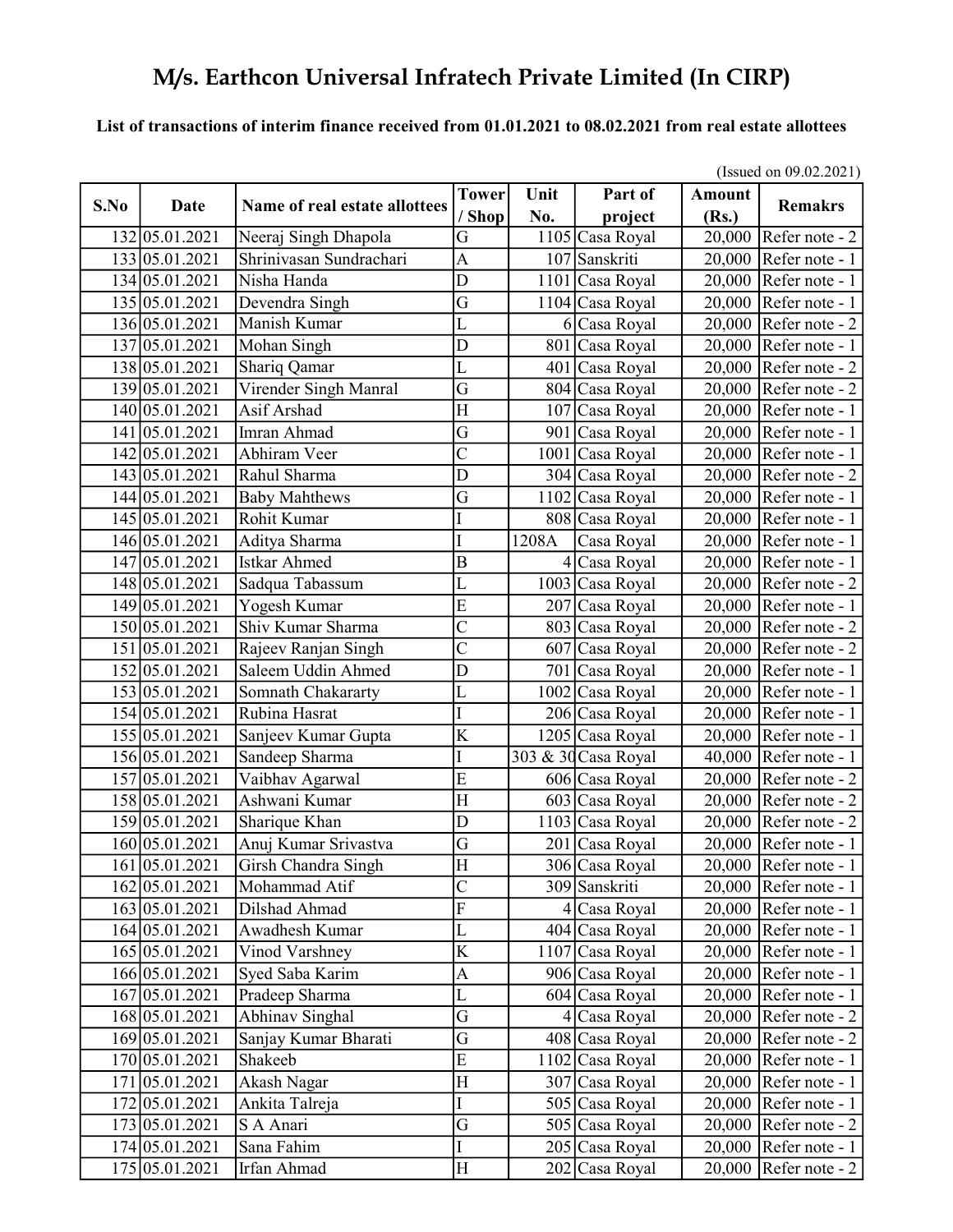#### List of transactions of interim finance received from 01.01.2021 to 08.02.2021 from real estate allottees

|      |                |                               |                         | (Issued on $09.02.2021$ ) |                    |                        |                                    |
|------|----------------|-------------------------------|-------------------------|---------------------------|--------------------|------------------------|------------------------------------|
| S.No | Date           | Name of real estate allottees | <b>Tower</b><br>' Shop  | Unit<br>No.               | Part of<br>project | <b>Amount</b><br>(Rs.) | <b>Remakrs</b>                     |
|      | 176 05.01.2021 | Anjum Qamar                   |                         |                           | 704 Casa Royal     |                        | 20,000 Refer note - 2              |
|      |                |                               |                         |                           |                    |                        |                                    |
|      | 177 05.01.2021 | Tanmay Chattopadhyay          | G                       |                           | 1101 Casa Royal    |                        | $20,000$ Refer note - 2            |
|      | 178 05.01.2021 | Vijay Kumar                   | $\overline{\mathrm{K}}$ |                           | 1208 Casa Royal    | 20,000                 | Refer note - 1                     |
|      | 179 05.01.2021 | <b>Mohd Danish Nazim</b>      | $\mathbf H$             |                           | 1204 Casa Royal    |                        | 20,000 Refer note - 1              |
|      | 180 05.01.2021 | Kamal Nath Sharma             | I                       |                           | 805 Casa Royal     | 20,000                 | Refer note - 2                     |
|      | 181 05.01.2021 | <b>Iffat Jabeen</b>           | $\overline{B}$          |                           | 1001 Casa Royal    |                        | 20,000 Refer note - 1              |
|      | 182 05.01.2021 | Md Imtitaz Karim              | E                       |                           | 1002 Casa Royal    |                        | 20,000 Refer note - 1              |
|      | 183 05.01.2021 | Karunesh Tyagi                |                         |                           | 1007 Casa Royal    | 20,000                 | Refer note - 1                     |
|      | 184 05.01.2021 | Ejaz Shakeb                   | K                       |                           | 701 Casa Royal     | 20,000                 | Refer note - 2                     |
|      | 185 05.01.2021 | Mohmmad Abid Saeed            | $\overline{E}$          |                           | 702 Casa Royal     | 20,000                 | Refer note - 1                     |
|      | 186 06.01.2021 | Mohmmadtariq Saeed            | $\overline{\text{L}}$   |                           | 706 Casa Royal     | 20,000                 | Refer note - 1                     |
|      | 187 06.01.2021 | Mohammad Sayeed Siddiqui      | L                       |                           | 104 Casa Royal     | 20,000                 | Refer note - 2                     |
|      | 188 06.01.2021 | M Yousuf Saeed                | L                       |                           | 906 Casa Royal     | 20,000                 | Refer note - 2                     |
|      | 189 06.01.2021 | Mohd Shamshad Alam            | H                       |                           | 803 Casa Royal     | 20,000                 | Refer note - 1                     |
|      | 190 06.01.2021 | Saurabh M Gautam              | E                       |                           | 1104 Casa Royal    | 20,000                 | Refer note - 1                     |
|      | 191 06.01.2021 | <b>B</b> K Singh              | L                       |                           | 704 Casa Royal     | 20,000                 | Refer note - 2                     |
|      | 192 06.01.2021 | Sunil Singh Rawat             | $\overline{A}$          |                           | 1201 Casa Royal    |                        | $20,000$ Refer note - 2            |
|      | 193 06.01.2021 | Md Zeyaur Rehman              | Ĺ                       |                           | 1006 Casa Royal    | 20,000                 | Refer note - 1                     |
|      | 194 06.01.2021 | Shadan Khalil                 | Ĺ                       | 1202A                     | Casa Royal         | 20,000                 | Refer note - 2                     |
|      | 195 06.01.2021 | Pramood Kumar                 | A                       |                           | 603 Casa Royal     |                        | 20,000 Refer note - 1              |
|      | 196 06.01.2021 | Sanjay Kumar Soni             | $\overline{\text{C}}$   |                           | 808 Casa Royal     | 20,000                 | Refer note - 1                     |
|      | 197 06.01.2021 | Hilal Ahmad Rizvi             | $\overline{\text{C}}$   |                           | 504 Casa Royal     | 20,000                 | Refer note - 2                     |
|      | 198 06.01.2021 | Mohammad Nadeem               | $\boldsymbol{B}$        |                           | 904 Casa Royal     | 20,000                 | Refer note - 2                     |
|      | 199 06.01.2021 | Sudhir Kaushik                | $\overline{\rm K}$      |                           | 607 Casa Royal     | 20,000                 | Refer note - 1                     |
|      | 200 06.01.2021 | Gopenshwor Sapam              | G                       |                           | 308 Casa Royal     | 20,000                 | Refer note - 1                     |
|      | 201 06.01.2021 | R B Trivedi                   | I                       |                           | 506 Casa Royal     | 20,000                 | Refer note - 1                     |
|      | 202 06.01.2021 | Nasim Ahmed                   | E                       |                           | 1204 Casa Royal    | 19,174                 | Refer note - 2                     |
|      | 203 06.01.2021 | Saloni Goyal                  | $\overline{A}$          | 1204A                     | Casa Royal         | 20,000                 | Refer note - 1                     |
|      | 204 06.01.2021 | Savita Goyal                  | $\overline{G}$          |                           | 1405 Casa Royal    |                        | 20,000   Refer note - 1            |
|      | 205 06.01.2021 | Imranul Haque                 | A                       |                           | 1103 Casa Royal    |                        | $20,000$ Refer note - 2            |
|      | 206 06.01.2021 | Vivek Awasthi                 | Ι                       |                           | 1106 Casa Royal    |                        | $20,000$ Refer note - 2            |
|      | 207 06.01.2021 | Anurag Mehrotra               | $\overline{C}$          |                           | 1201 Casa Royal    |                        | $20,000$ Refer note - 2            |
|      | 208 06.01.2021 | Paritosh Vinod                | $\mathbf H$             |                           | 1103 Casa Royal    |                        | 20,000 Refer note - 1              |
|      | 209 06.01.2021 | Neeraj Kumar Jha              | A                       | 1205A                     | Casa Royal         |                        | $20,000$ Refer note - 2            |
|      | 210 06.01.2021 | Syed Fazalul Haque            | L                       |                           | 701 Casa Royal     |                        | $20,000$ Refer note - 1            |
|      | 211 06.01.2021 | Sunny Khan                    | $\overline{\text{C}}$   |                           | 208 Casa Royal     |                        | 20,000 Refer note - 1              |
|      | 212 06.01.2021 | Manauar Eqbal                 | h                       |                           | 4 Casa Royal       |                        | $\overline{20,000}$ Refer note - 1 |
|      | 213 06.01.2021 | Anil Bisht                    | G                       |                           | 906 Casa Royal     | 20,000                 | Refer note - 1                     |
|      | 214 06.01.2021 | Mozzam Ali Khan               | H                       |                           | 506 Casa Royal     |                        | 20,000 Refer note - 1              |
|      | 215 06.01.2021 | Maneesh Goel                  | H                       |                           | 106 Casa Royal     |                        | $20,000$ Refer note - 2            |
|      | 216 06.01.2021 | Sumit Verma                   | E                       |                           | 1405 Casa Royal    | 20,000                 | Refer note - 2                     |
| 217  |                | Qutbuddin Wahidi              | B                       | 1204A                     |                    | 80,000                 | Refer note - 1                     |
| 218  | 06.01.2021     | Zeba Idris Ahamd              | $\, {\bf B}$            | 1202A                     |                    |                        | Refer note - 1                     |

 $\frac{1}{2}$  on 09.02.2021)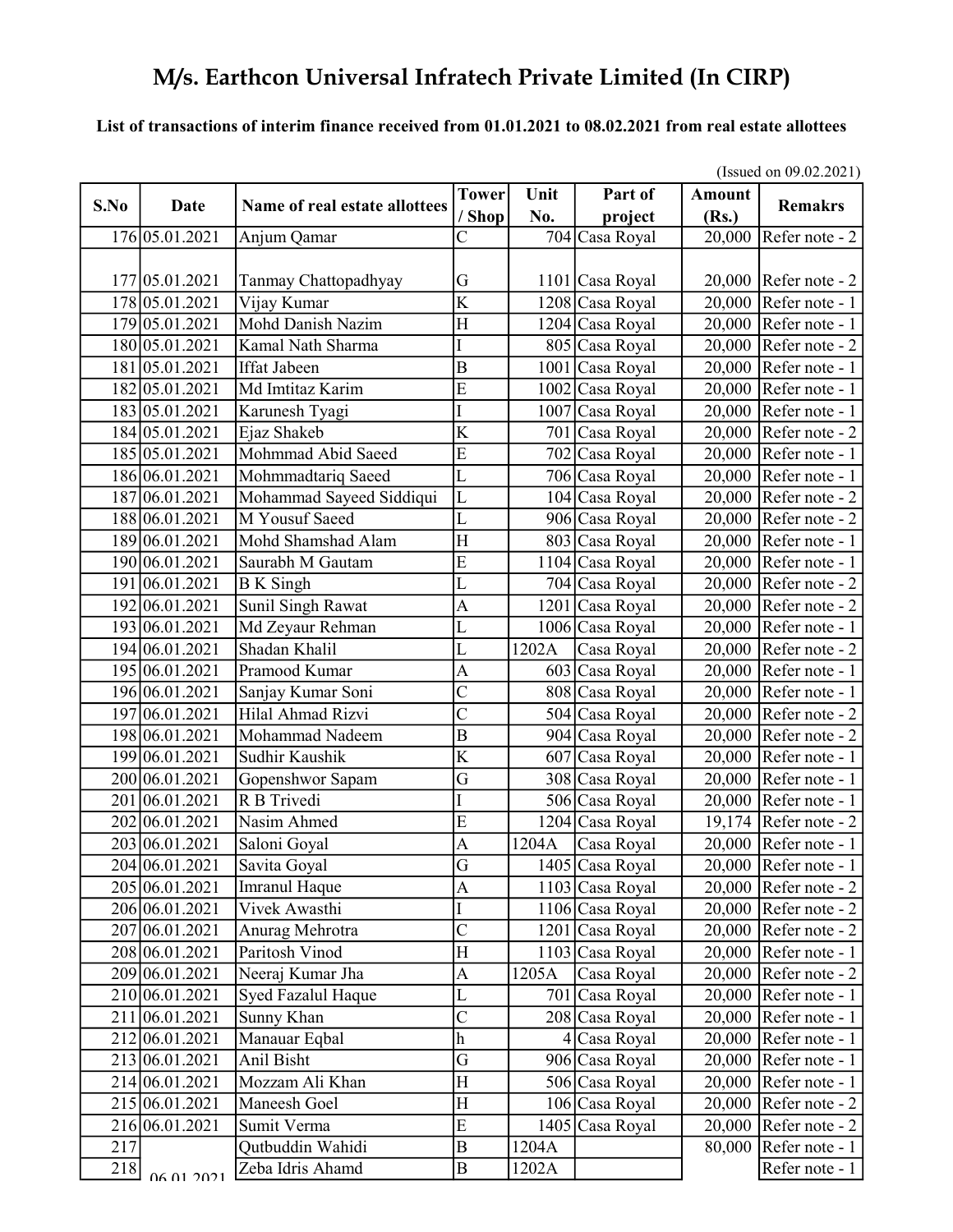#### List of transactions of interim finance received from 01.01.2021 to 08.02.2021 from real estate allottees

|      |                |                                | (Issued on $09.02.2021$ ) |       |                 |               |                                    |  |  |
|------|----------------|--------------------------------|---------------------------|-------|-----------------|---------------|------------------------------------|--|--|
| S.No | Date           | Name of real estate allottees  | <b>Tower</b>              | Unit  | Part of         | <b>Amount</b> | <b>Remakrs</b>                     |  |  |
|      | 00.01.2021     |                                | / Shop                    | No.   | project         | (Rs.)         |                                    |  |  |
| 219  |                | Zeba Idris Ahamd               | B                         | 1203A |                 |               | Refer note - 1                     |  |  |
| 220  |                | Seeme Murtafa                  | D                         | 903   |                 |               | Refer note - 1                     |  |  |
|      | 221 06.01.2021 | S.K.Dwivedi                    | I                         |       | 402 Casa Royal  | 20,000        | Refer note - 2                     |  |  |
|      | 222 06.01.2021 | Shumaila Siddiqui/             | $\mathbf k$               |       | 1004 Casa Royal | 20,000        | Refer note - 2                     |  |  |
|      | 223 06.01.2021 | Hassan Kamal                   | $\overline{\mathrm{F}}$   |       | 1406 Casa Royal | 20,000        | Refer note - 2                     |  |  |
|      | 224 06.01.2021 | Nadeem Ashraf                  | L                         |       | 703 Casa Royal  | 20,000        | Refer note - 2                     |  |  |
|      | 225 06.01.2021 | Pankaj Kumar Saxena            | D                         |       | 902 Casa Royal  | 20,000        | Refer note - 2                     |  |  |
|      | 226 06.01.2021 | Esshan Ahmad Khan              | $\overline{\mathrm{K}}$   |       | 1403 Casa Royal | 20,000        | Refer note - 1                     |  |  |
|      | 227 06.01.2021 | Esshan Ahmad Khan              | K                         |       | 1402 Casa Royal | 20,000        | Refer note - 1                     |  |  |
|      | 228 06.01.2021 | Essam Ahmed Khan               | $\bf K$                   |       | 1401 Casa Royal | 20,000        | Refer note - 1                     |  |  |
|      | 229 06.01.2021 | Shoby Tandan                   | E                         | 1203A | Casa Royal      | 20,000        | Refer note - 1                     |  |  |
|      | 230 06.01.2021 | Archana Singh                  | D                         |       | 401 Casa Royal  | 20,000        | Refer note - 2                     |  |  |
|      | 231 06.01.2021 | Kalawti                        | D                         |       | 1404 Casa Royal | 20,000        | Refer note - 2                     |  |  |
|      | 232 06.01.2021 | Aftab Ahmed Khan               | K                         |       | 1404 Casa Royal | 20,000        | Refer note - 1                     |  |  |
|      | 233 06.01.2021 | Amit Kumar                     | I                         |       | 404 Casa Royal  | 20,000        | Refer note - 2                     |  |  |
|      | 234 06.01.2021 | Hariom Tiyagi                  | $\overline{\text{C}}$     |       | 906 Casa Royal  | 20,000        | Refer note - 1                     |  |  |
|      | 235 06.01.2021 | Sandeep Thapliyal              | <b>GF</b>                 |       | 16 Royal Bazar  | 20,000        | Refer note - 1                     |  |  |
|      | 236 06.01.2021 | Suveer Jad                     | D                         |       | 3 Casa Royal    | 20,000        | Refer note - 1                     |  |  |
|      | 237 06.01.2021 | Mohammad Tarique Alam          | $\overline{A}$            |       | 903 Casa Royal  | 20,000        | Refer note - 1                     |  |  |
|      | 238 06.01.2021 | Akhil Dhyani                   | $\overline{A}$            |       | 1106 Casa Royal | 20,000        | Refer note - 2                     |  |  |
|      | 239 06.01.2021 | Abhay Gupta                    | <b>GF</b>                 |       | 33 Royal Bazar  | 20,000        | Refer note - 1                     |  |  |
|      | 240 06.01.2021 | Amir Reyaz                     | $\overline{H}$            |       | 502 Casa Royal  | 20,000        | Refer note - 1                     |  |  |
|      | 241 06.01.2021 | Najma Mazahir                  | $\overline{E}$            | 1003  | Casa Royal      | 20,000        | Refer note - 1                     |  |  |
|      | 242 06.01.2021 | Anjana Khannna                 | I                         |       | 707 Casa Royal  | 20,000        | $\sqrt{\text{Refer}}$ note - 2     |  |  |
|      | 243 06.01.2021 | Nidhi Agarwal                  | I                         |       | 1401 Casa Royal | 20,000        | Refer note - 1                     |  |  |
|      | 244 06.01.2021 | Mohammad Tayyab                | $\overline{A}$            |       | 802 Casa Royal  | 20,000        | Refer note - 2                     |  |  |
|      | 245 06.01.2021 | Ruhi Farooqui                  | $\overline{\rm C}$        |       | 1 Casa Royal    | 20,000        | Refer note - 1                     |  |  |
|      | 246 06.01.2021 | Vivek Kumar                    | K                         |       | 702 Casa Royal  | 20,000        | Refer note - 1                     |  |  |
|      |                |                                |                           |       |                 |               |                                    |  |  |
|      |                | 247 06.01.2021   Keshav Sadani | K                         |       | 1204 Casa Royal |               | 20,000   Refer note - 2            |  |  |
|      | 248 06.01.2021 | Rishi Nath Jha                 | E                         | 1208A | Casa Royal      |               | 20,000   Refer note - $1$          |  |  |
|      | 249 06.01.2021 | Kanchan Tandan                 | $\rm K$                   |       | 902 Casa Royal  |               | $20,000$ Refer note - 1            |  |  |
|      | 250 06.01.2021 | Sanjeev Kumar                  | $\overline{\text{C}}$     |       | 1402 Casa Royal |               | $20,000$ Refer note - 2            |  |  |
|      | 251 06.01.2021 | Hari Kumar                     | E                         |       | 408 Casa Royal  |               | 20,000 Refer note - 1              |  |  |
|      | 252 06.01.2021 | Abu Zahir Rabbani              | $\overline{G}$            |       | 707 Casa Royal  |               | 20,000 Refer note - 1              |  |  |
|      | 253 06.01.2021 | Sarika Gupta                   | $\overline{E}$            |       | 1008 Casa Royal |               | 20,000 Refer note - 1              |  |  |
|      | 254 06.01.2021 | Rajni Sain                     | $\mathbf D$               |       | 804 Casa Royal  |               | $\overline{20,000}$ Refer note - 1 |  |  |
|      | 255 06.01.2021 | Vaibhav Bansal                 | G                         |       | 1008 Casa Royal |               | $20,000$ Refer note - 2            |  |  |
|      | 256 06.01.2021 | Vishal Gupta                   | I                         |       | 1407 Casa Royal | 20,000        | Refer note - 1                     |  |  |
|      | 257 06.01.2021 | Uniza Wahid Khan               | $\overline{\text{C}}$     |       | 4 Casa Royal    | 20,000        | Refer note - 1                     |  |  |
|      | 258 06.01.2021 | Anil Rawat                     | G                         |       | 1006 Casa Royal | 20,000        | Refer note - 1                     |  |  |
|      | 259 06.01.2021 | Sabiha Nazir                   | $\mathsf{C}$              |       | 1004 Casa Royal |               | 20,000 Refer note - $2$            |  |  |
|      | 260 06.01.2021 | Sarita Rajoura                 | $\mathsf{C}$              |       | 1003 Casa Royal |               | 20,000 Refer note - $2$            |  |  |
|      | 261 06.01.2021 | Shikha Lal                     | D                         |       | 1602 Casa Royal | 20,000        | Refer note - $2$                   |  |  |
|      |                |                                |                           |       |                 |               |                                    |  |  |

(Issued on 09.02.2021)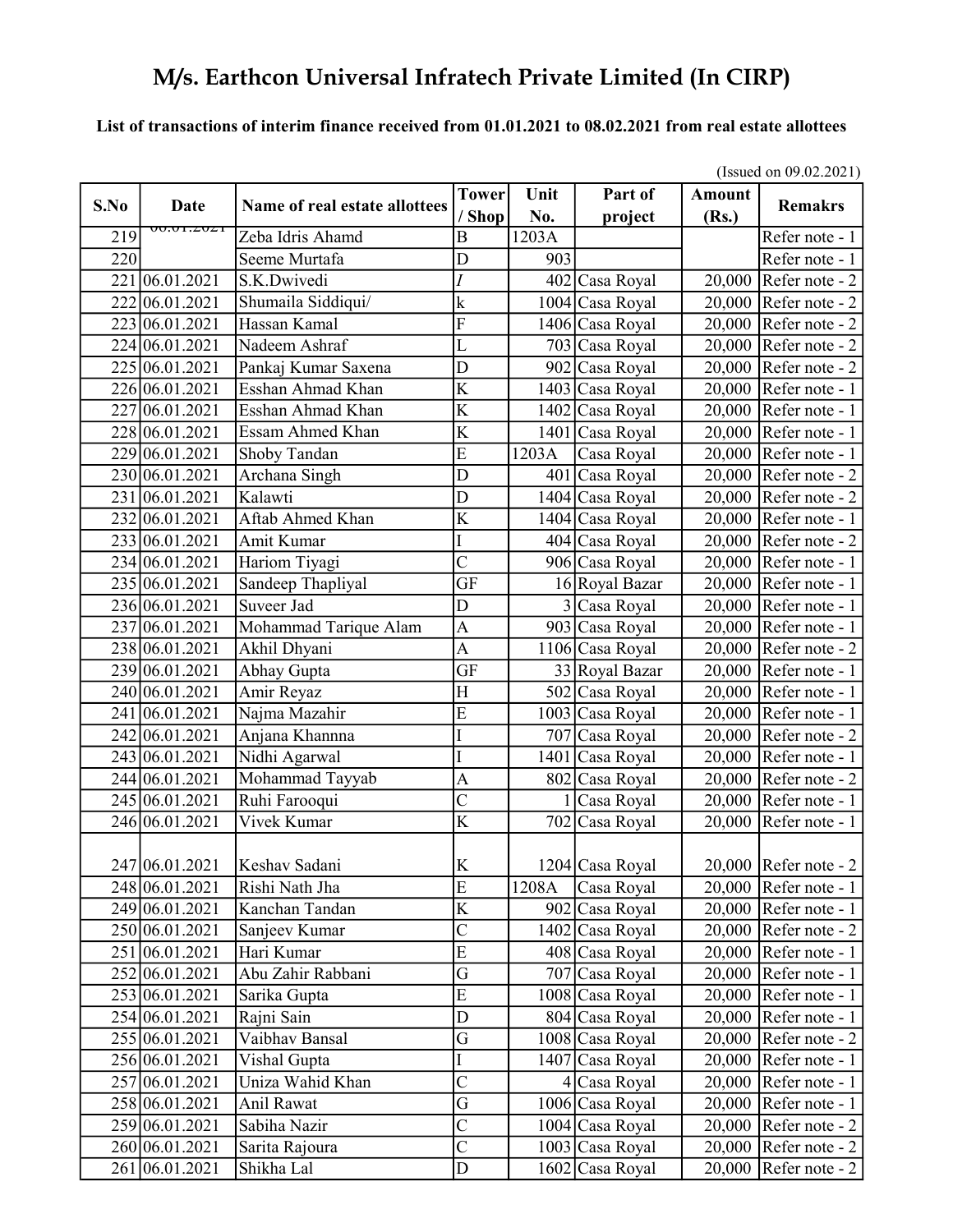#### List of transactions of interim finance received from 01.01.2021 to 08.02.2021 from real estate allottees

|      |                |                               | (Issued on $09.02.2021$ ) |       |                        |               |                                    |  |
|------|----------------|-------------------------------|---------------------------|-------|------------------------|---------------|------------------------------------|--|
| S.No | Date           | Name of real estate allottees | <b>Tower</b>              | Unit  | Part of                | <b>Amount</b> | <b>Remakrs</b>                     |  |
|      |                |                               | / Shop                    | No.   | project                | (Rs.)         |                                    |  |
|      | 262 06.01.2021 | Amraendra Kumar Das           | Α                         |       | 106 Sanskriti          |               | Refer note - 1                     |  |
|      | 263 06.01.2021 | Amraendra Kumar Das           | A                         |       | 106 Sanskriti          | 20,000        | Refer note - 1                     |  |
|      | 264 06.01.2021 | Suraj Singh                   | H                         |       | 207 Casa Royal         | 20,000        | Refer note - 2                     |  |
|      | 265 06.01.2021 | Aforz Naz                     | D                         | 1501  | Casa Royal             | 20,000        | Refer note - 1                     |  |
|      | 266 06.01.2021 | Ayes Ashra                    | L                         |       | 203 Casa Royal         | 20,000        | Refer note - 1                     |  |
|      | 267 06.01.2021 | Ayes Ashraf & Anam Ashraf     | $\overline{\text{L}}$     |       | 405 Casa Royal         | 20,000        | Refer note - 2                     |  |
|      | 268 06.01.2021 | Mohd Idris                    | $\overline{\mathrm{K}}$   |       | 303 Casa Royal         | 20,000        | Refer note - 1                     |  |
|      | 269 06.01.2021 | Aforz Naz                     | D                         |       | 905 Sanskriti          | 20,000        | Refer note - 1                     |  |
|      | 270 06.01.2021 | Radhika Tandon                | $\overline{\rm C}$        | 1202A | Casa Royal             | 20,000        | Refer note - 2                     |  |
| 271  | 06.01.2021     | Brij Bhushan Vashist          | $\overline{G}$            |       | 1103 Casa Royal        | 20,000        | Refer note - 1                     |  |
| 272  | 06.01.2021     | Hasrat Jahan                  | $\overline{\mathrm{F}}$   |       | 1202 Casa Royal        | 20,000        | Refer note - 1                     |  |
|      | 273 06.01.2021 | Ayaz Qaisar                   | $\overline{E}$            |       | 203 Casa Royal         | 20,000        | Refer note - 1                     |  |
|      | 274 06.01.2021 | Sangeeta Singh                | $\overline{H}$            |       | 402 Casa Royal         | 20,000        | Refer note - 1                     |  |
|      | 275 06.01.2021 | Punkaj Kumar                  | G                         |       | 405 Casa Royal         | 20,000        | Refer note - 1                     |  |
|      | 276 06.01.2021 | Dushyant Kumar Singh          | G                         |       | 1004 Casa Royal        | 20,000        | Refer note - 1                     |  |
| 277  | 06.01.2021     | Mohd Javed Qamar              | $\overline{E}$            |       | 107 Casa Royal         | 20,000        | Refer note - 1                     |  |
|      | 278 06.01.2021 | Samaejeet Singh               | $\overline{E}$            |       | 5 Casa Royal           | 20,000        | Refer note - 1                     |  |
|      |                | Syed Shahid Mahmood,          |                           |       |                        |               |                                    |  |
|      | 279 06.01.2021 | Shaheen Mahmood               | Η                         |       | 301 Casa Royal         |               | 20,000 Refer note - 1              |  |
|      | 280 06.01.2021 | Abdul Wasiq Bharti            | $\overline{\text{C}}$     |       | 102 Casa Royal         |               | 20,000 Refer note - 2              |  |
|      | 281 06.01.2021 | Garish Kumar                  | Shop                      |       | 17 First I Royal Bazar |               | 20,000 Refer note - 1              |  |
|      | 282 06.01.2021 | Akhiesh Swaup                 | $\boldsymbol{A}$          |       | 706 Casa Royal         | 20,000        | Refer note - 1                     |  |
|      | 283 06.01.2021 | Sumitra Devi                  | H                         |       | 401 Casa Royal         | 20,000        | Refer note - 1                     |  |
|      | 284 06.01.2021 | Vireshwar Vijay               | $\overline{\text{C}}$     |       | 1206 Casa Royal        | 20,000        | Refer note - 1                     |  |
|      | 285 06.01.2021 | Mahim Saxena                  | $\overline{\rm C}$        |       | 801 Casa Royal         | 20,000        | Refer note - 1                     |  |
|      | 286 07.01.2021 | Mohd Asif                     | A                         |       | 9 Casa Royal           | 20,000        | Refer note - 1                     |  |
| 287  | [07.01.2021]   | Harshit Kapoor                | $\overline{C}$            |       | 1202 Casa Royal        | 20,000        | Refer note - 2                     |  |
|      | 288 07.01.2021 | Govind Deopa                  | $\overline{B}$            |       | 804 Casa Royal         | 20,000        | Refer note - 1                     |  |
|      | 289 07.01.2021 | Mohammad Zafar Equabal        | $\mathbf{A}$              |       | 1003 Casa Royal        | 20,000        | Refer note - 1                     |  |
|      | 290 07.01.2021 | Anuj Tiwari                   | $\overline{G}$            |       | 908 Casa Royal         |               | 20,000 Refer note - $1$            |  |
|      | 291 07.01.2021 | Abbas Mustafa                 | $\boldsymbol{A}$          |       | 1004 Casa Royal        |               | 20,000   Refer note - 1            |  |
|      | 292 07.01.2021 | Badar Ali                     | E                         |       | 608 Casa Royal         |               | 20,000 Refer note - $2$            |  |
|      | 293 07.01.2021 | Rajat Bhasin                  | E                         |       | 1406 Casa Royal        |               | 20,000 Refer note - 1              |  |
|      | 294 07.01.2021 | Parul Gupta                   | $\overline{\text{L}}$     |       | 303 Casa Royal         |               | 20,000 Refer note - $2$            |  |
|      | 295 07.01.2021 | Mahendra Kumar Gupta          | E                         |       | 1006 Casa Royal        | 20,000        | Refer note - 2                     |  |
|      |                |                               |                           |       |                        |               |                                    |  |
|      | 296 07.01.2021 | Mohammad Shariq Misbhi        | K                         |       | 104 Casa Royal         |               | $20,000$ Refer note - 1            |  |
|      | 297 07.01.2021 | Mohit Gautam                  | $\overline{L}$            |       | 1105 Casa Royal        |               | $20,000$ Refer note - 1            |  |
|      | 298 07.01.2021 | Minnatullha Rahmani           | G                         |       | 508 Casa Royal         | 20,000        | Refer note - 1                     |  |
|      | 299 07.01.2021 | Himandini Shatana Mathur      | $\mathbf k$               |       | 504 Casa Royal         | 10,000        | Refer note $-2$                    |  |
|      | 300 07.01.2021 | Mahesh Kumar Sagar            | Shop                      |       | 31 Royal Bazar         |               | 20,000 Refer note - $2$            |  |
|      | 301 07.01.2021 | Gohar Iqbal                   | D                         |       | 602 Casa Royal         |               | $20,000$ Refer note - 1            |  |
|      | 302 07.01.2021 | Prabhat Kumar Srivastava      | K                         |       | 707 Casa Royal         |               | $\overline{20,000}$ Refer note - 1 |  |
|      | 303 07.01.2021 | Gaurav Kumar Seth             | E                         |       | 306 Casa Royal         |               | 20,000 Refer note - 1              |  |

 $(I_{\text{S}} = 1.00022021)$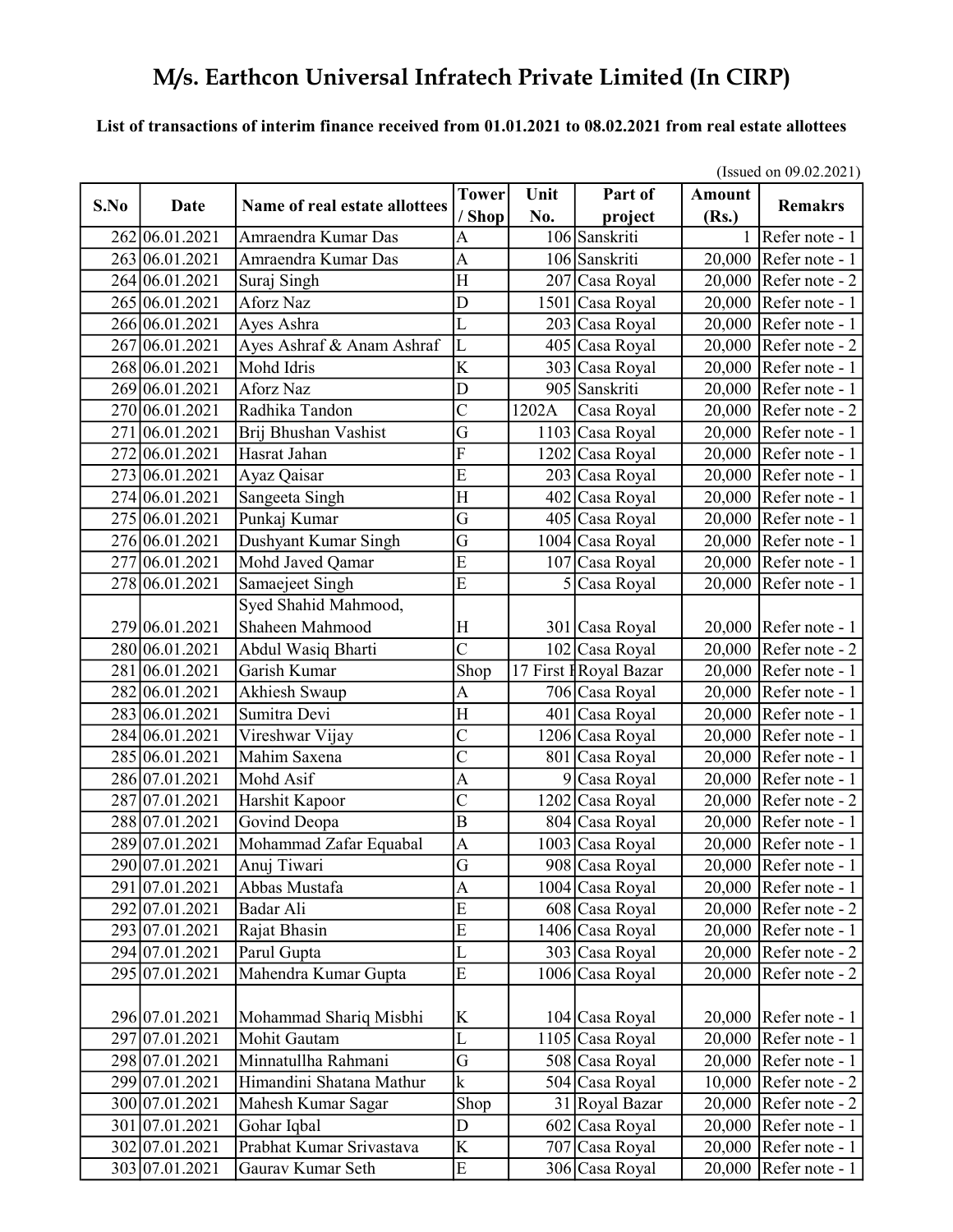#### List of transactions of interim finance received from 01.01.2021 to 08.02.2021 from real estate allottees

|      |                |                               | (Issued on $09.02.2021$ ) |       |                 |               |                         |  |  |
|------|----------------|-------------------------------|---------------------------|-------|-----------------|---------------|-------------------------|--|--|
| S.No | Date           | Name of real estate allottees | <b>Tower</b>              | Unit  | Part of         | <b>Amount</b> | <b>Remakrs</b>          |  |  |
|      |                |                               | / Shop                    | No.   | project         | (Rs.)         |                         |  |  |
|      | 304 07.01.2021 | Amandeep Singh                | C                         |       | 605 Casa Royal  | 20,000        | Refer note - 1          |  |  |
|      | 305 07.01.2021 | Naveen Kumar Sethi            | $\overline{H}$            |       | 203 Casa Royal  |               | 20,000 Refer note - 1   |  |  |
|      | 306 07.01.2021 | Apoorav Panday                | $\overline{C}$            |       | 904 Casa Royal  |               | 20,000 Refer note - 1   |  |  |
|      | 307 07.01.2021 | Habile Plast                  | F                         |       | 1006 Casa Royal | 20,000        | Refer note - 1          |  |  |
|      | 308 07.01.2021 | Praveen Kumar Parmar          | G                         |       | 1406 Casa Royal | 20,000        | Refer note - 1          |  |  |
|      | 309 07.01.2021 | Alpana Pandy                  | Shop                      | 17GF  | Royal Bazar     | 20,000        | Refer note - 1          |  |  |
|      | 310 07.01.2021 | <b>Sttar Ahamd Khan</b>       | $\mathsf C$               |       | 105 Casa Royal  | 20,000        | Refer note - 1          |  |  |
|      | 311 07.01.2021 | Suhael Khan                   | $\overline{\mathrm{K}}$   |       | 1008 Casa Royal | 20,000        | Refer note - 1          |  |  |
|      | 312 07.01.2021 | Shalini Kumari                | I                         |       | 1102 Casa Royal |               | 20,000 Refer note - 1   |  |  |
|      | 313 07.01.2021 | Dharam Singh Chauhan          | I                         |       | 1002 Casa Royal | 20,000        | Refer note - 2          |  |  |
|      | 314 07.01.2021 | Ajay Pal Yadav                | G                         |       | 1106 Casa Royal | 20,000        | Refer note - 1          |  |  |
|      | 315 07.01.2021 | Ramesh Singh                  | $\overline{A}$            |       | 902 Casa Royal  | 20,000        | Refer note - 1          |  |  |
|      | 316 07.01.2021 | Sudhir                        | $\overline{\text{C}}$     |       | 1205 Casa Royal | 20,000        | Refer note - 1          |  |  |
|      | 317 07.01.2021 | Rizwan Ahmad                  | K                         | 1207A | Casa Royal      | 20,000        | Refer note - 2          |  |  |
|      | 318 07.01.2021 | Meena Raina                   | $\overline{\mathrm{K}}$   |       | 407 Casa Royal  | 20,000        | Refer note - 1          |  |  |
|      | 319 07.01.2021 | Brajesh Soni                  | E                         |       | 906 Casa Royal  | 20,000        | Refer note - 2          |  |  |
|      | 320 07.01.2021 | Manoj Pandita                 | K                         |       | 106 Casa Royal  | 20,000        | Refer note - 2          |  |  |
|      | 321 07.01.2021 | Mohd Afzal                    | k                         |       | 101 Casa Royal  | 20,000        | Refer note - 2          |  |  |
|      | 322 07.01.2021 | Mohd Masihuz Zaman            | L                         |       | 1203 Casa Royal | 20,000        | Refer note - 1          |  |  |
|      | 323 07.01.2021 | Anirudh Mathur                | K                         |       | 1408 Casa Royal | 20,000        | Refer note - 1          |  |  |
|      | 324 07.01.2021 | Siddharth Sharma              | H                         |       | 104 Casa Royal  | 20,000        | Refer note - 1          |  |  |
|      | 325 07.01.2021 | Uma Gupta                     | $\mathbf k$               |       | 1108 Casa Royal |               | 20,000 Refer note - 2   |  |  |
|      | 326 07.01.2021 | Alka Pandey                   | $\overline{C}$            |       | 904 Casa Royal  | 20,000        | Refer note - 2          |  |  |
|      | 327 07.01.2021 | Dinesh Yadav                  | $\overline{\mathrm{H}}$   |       | 1007 Casa Royal | 20,000        | Refer note - 1          |  |  |
|      | 328 07.01.2021 | Ramesh Kumar                  | $\overline{C}$            |       | 1005 Casa Royal | 20,000        | Refer note - 1          |  |  |
|      | 329 07.01.2021 | Ashuthosh Kumar Srivastava    | $\overline{G}$            |       | 203 Casa Royal  | 20,000        | Refer note - 1          |  |  |
|      | 330 07.01.2021 | Asif Afatb                    | $\overline{A}$            |       | 702 Casa Royal  | 20,000        | Refer note - 1          |  |  |
|      | 331 07.01.2021 | Ashutosh Kharwar              | E                         |       | 501 Casa Royal  | 20,000        | Refer note - 1          |  |  |
|      | 332 07.01.2021 | Kashif Syed                   | $\overline{H}$            |       | 1205 Casa Royal | 20,000        | Refer note - 1          |  |  |
|      | 333 07.01.2021 | Momshad Ali Khan              | A                         |       | 1602 Casa Royal |               | 20,000 Refer note - 1   |  |  |
|      | 334 07.01.2021 | Swapnil Bhatnagar             | K                         | 1201A | Casa Royal      |               | $20,000$ Refer note - 2 |  |  |
|      | 335 07.01.2021 | Nisha Bhatnagar               | K                         |       | 1202 Casa Royal |               | 20,000 Refer note - 2   |  |  |
|      | 336 07.01.2021 | Vipul Tandan                  | $\mathsf{C}$              | 1203A | Casa Royal      |               | 20,000 Refer note - 1   |  |  |
|      | 337 07.01.2021 | Manjeet Yadav                 | ${\bf E}$                 |       | 1108 Casa Royal |               | 20,000 Refer note - 1   |  |  |
|      | 338 07.01.2021 | Nitin Bhatt                   | G                         |       | 302 Casa Royal  |               | $20,000$ Refer note - 2 |  |  |
|      | 339 07.01.2021 | Mohd Aqil                     | $\overline{\mathbf{K}}$   |       | 2 Casa Royal    |               | 20,000 Refer note - 1   |  |  |
|      | 340 07.01.2021 | Gurcharan Singh Chandhok      | $\mathsf{C}$              |       | 402 Casa Royal  |               | $20,000$ Refer note - 1 |  |  |
|      | 341 07.01.2021 | Raiz Ahmad Jan                | K                         |       | 107 Casa Royal  |               | 20,000 Refer note - 1   |  |  |
|      | 342 07.01.2021 | Shivani Bassi                 | G                         |       | 2 Casa Royal    |               | $20,000$ Refer note - 2 |  |  |
|      | 343 07.01.2021 | Asif Ahmad                    | $\overline{\text{C}}$     |       | 604 Casa Royal  | 20,000        | Refer note - 2          |  |  |
|      | 344 07.01.2021 | Alok Nayal                    | I                         |       | 1201 Casa Royal | 20,000        | Refer note - 1          |  |  |
|      | 345 07.01.2021 | Deepanshi Kapoor              | $\overline{C}$            |       | 1203 Casa Royal |               | 20,000 Refer note - 2   |  |  |
|      | 346 07.01.2021 | Abhishek Mathur               | Shop                      | 20GF  | Royal Bazar     |               | $20,000$ Refer note - 1 |  |  |
|      | 347 07.01.2021 | Debabrat Saha                 | ${\bf G}$                 | 1202A | Casa Royal      |               | 20,000 Refer note - 2   |  |  |

(Issued on 09.02.2021)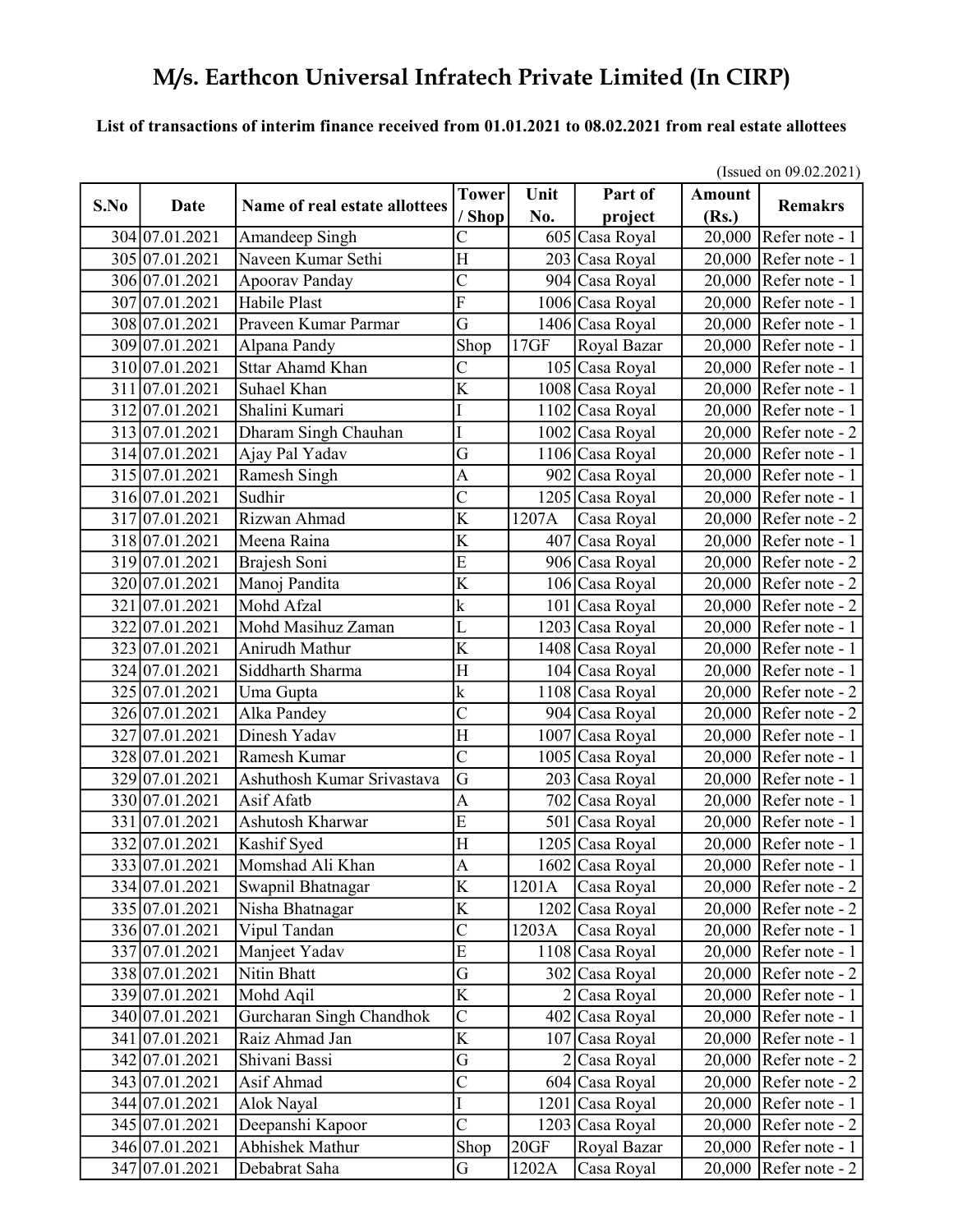### List of transactions of interim finance received from 01.01.2021 to 08.02.2021 from real estate allottees

|      |                                               |                                         | (Issued on $09.02.2021$ ) |       |                 |               |                         |  |
|------|-----------------------------------------------|-----------------------------------------|---------------------------|-------|-----------------|---------------|-------------------------|--|
| S.No | Date                                          | Name of real estate allottees           | <b>Tower</b>              | Unit  | Part of         | <b>Amount</b> | <b>Remakrs</b>          |  |
|      |                                               |                                         | ' Shop                    | No.   | project         | (Rs.)         |                         |  |
|      | 348 07.01.2021                                | Nandrani Tripathi                       |                           |       | 106 Casa Royal  |               | 20,000 Refer note - 1   |  |
|      | 349 07.01.2021                                | Raj Kumar Saraswat                      |                           |       | 501 Casa Royal  |               | 20,000 Refer note - 1   |  |
|      | 350 07.01.2021                                | Narmata Gupta                           | H                         |       | Casa Royal      | 20,000        | Refer note - 1          |  |
|      | 351 07.01.2021<br>$\overline{352}$ 07.01.2021 | Faiz Ahmad<br>Saurabh Milind Gautam     | G<br>$\overline{E}$       |       | 106 Casa Royal  | 20,000        | Refer note - 2          |  |
|      | 353 07.01.2021                                |                                         | $\overline{E}$            |       | 1104 Casa Royal | 20,000        | Refer note - 2          |  |
|      |                                               | Rizwana Khaton                          | $\overline{E}$            |       | 1103 Casa Royal |               | $20,000$ Refer note - 1 |  |
|      | 354 07.01.2021<br>355 07.01.2021              | <b>Inder Singh Rawat</b><br>Prince Khan | $\overline{\mathrm{E}}$   |       | 202 Casa Royal  | 20,000        | Refer note - 1          |  |
|      |                                               |                                         |                           |       | 406 Casa Royal  |               | $20,000$ Refer note - 2 |  |
|      | 356 07.01.2021                                | Dr.Monika                               | k                         |       | 1504 Casa Royal | 20,000        | Refer note - 2          |  |
|      | 357 07.01.2021                                | Nisha Tyagi                             | D                         |       | 1003 Casa Royal | 20,000        | Refer note - 2          |  |
|      | 358 07.01.2021                                | Asif Hoda                               | $\overline{A}$            |       | 901 Casa Royal  | 20,000        | Refer note - 1          |  |
|      | 359 07.01.2021                                | Sudershan Kumar Batra                   | Shop                      | 14FG  | Royal Bazar     | 20,000        | Refer note - 1          |  |
|      | 360 07.01.2021                                | Ashok Kumar Sharma                      | C                         |       | 201 Casa Royal  | 20,000        | Refer note - 1          |  |
|      | 361 07.01.2021                                | Ram Lagan Singh                         | H                         |       | 1001 Casa Royal |               | $20,000$ Refer note - 1 |  |
|      | 362 07.01.2021                                | Satram Singh                            | D                         |       | 302 Casa Royal  |               | $20,000$ Refer note - 1 |  |
|      | 363 07.01.2021                                | $\overline{\text{Gurneet K}}$ aur       | H                         |       | 906 Casa Royal  | 20,000        | Refer note - 1          |  |
|      | 364 07.01.2021                                | Ashwani Parmar                          | $\overline{A}$            |       | 1202 Casa Royal | 20,000        | Refer note - 1          |  |
|      | 365 07.01.2021                                | Juhi Mishra                             | I                         |       | 807 Casa Royal  |               | $20,000$ Refer note - 2 |  |
|      | 366 07.01.2021                                | Yogendra Pal Singh                      | I                         |       | 607 Casa Royal  | 20,000        | Refer note - 2          |  |
|      | 367 07.01.2021                                | Suryadeo Prasad                         | $\overline{\rm C}$        |       | 1106 Casa Royal | 20,000        | Refer note - 1          |  |
|      | 368 07.01.2021                                | Mr Santosh Sharma                       | k                         | 1203A | Casa Royal      |               | 20,000 Refer note - 2   |  |
|      | 369 07.01.2021                                | Rinki Singh                             |                           |       | 202 Casa Royal  | 20,000        | Refer note - 1          |  |
|      | 370 07.01.2021                                | Pravesh Chandal                         |                           |       | 1404 Casa Royal | 20,000        | Refer note - 1          |  |
|      | 371 07.01.2021                                | Salman Salim                            | I                         |       | 1005 Casa Royal | 20,000        | Refer note - 2          |  |
|      | 372 07.01.2021                                | Nasreen Qaiser                          | $\mathbf{A}$              |       | 605 Casa Royal  | 20,000        | Refer note - 2          |  |
|      | 373 07.01.2021                                | Rubina Rais                             | k                         |       | 206 Casa Royal  | 20,000        | Refer note - 1          |  |
|      | 374 07.01.2021                                | Sauravh Singh                           | $\overline{C}$            |       | 505 Casa Royal  |               | 20,000 Refer note - 2   |  |
|      | 375 07.01.2021                                | Syed Imran Ahamd                        | D                         |       | 207 Sanskriti   | 20,000        | Refer note - 1          |  |
|      | 376 07.01.2021                                | Ashish Bhat                             | $\overline{\rm C}$        |       | 306 Casa Royal  | 20,000        | Refer note - 2          |  |
|      | 377 07.01.2021                                | Mohammed Nasir                          | $\overline{\mathrm{F}}$   |       | 402 Casa Royal  |               | 20,000 Refer note - $2$ |  |
|      | 378 07.01.2021                                | Hasan Kamal                             | $\overline{F}$            |       | 1406 Casa Royal |               | $20,000$ Refer note - 1 |  |
|      | 379 07.01.2021                                | Rakhi Ghosh                             | I                         |       | 305 Casa Royal  |               | $20,000$ Refer note - 2 |  |
|      | 380 07.01.2021                                | Mayank Agarwal                          | G                         |       | 606 Casa Royal  |               | 20,000 Refer note - 1   |  |
|      | 381 07.01.2021                                | Subodh Brahmi                           | L                         |       | 1102 Casa Royal |               | 20,000 Refer note - 2   |  |
|      | 382 07.01.2021                                | Satyaendra Kumar Singh                  | H                         |       | 1001 Casa Royal |               | $20,000$ Refer note - 2 |  |
|      | 383 07.01.2021                                | Narayan Singh                           | G                         |       | 506 Casa Royal  |               | $20,000$ Refer note - 1 |  |
|      | 384 07.01.2021                                | Diwakar Gupta                           | G                         |       | 604 Casa Royal  |               | 20,000 Refer note - 1   |  |
|      | 385 07.01.2021                                | Ishfaq Majeed Shalla                    | $\overline{\text{K}}$     | 1206A | Casa Royal      |               | $20,000$ Refer note - 2 |  |
|      | 386 07.01.2021                                | Monis Mahfoz                            | ${\bf F}$                 |       | 1105 Casa Royal | 20,000        | Refer note - 1          |  |
|      | 387 07.01.2021                                | Abhishek Gupta                          | $\overline{\mathrm{C}}$   |       | 1105 Casa Royal |               | 20,000 Refer note - 1   |  |
|      | 388 07.01.2021                                | Nawneet Bahukhandi                      | G                         |       | 406 Casa Royal  | 20,000        | Refer note - 2          |  |
|      | 389 07.01.2021                                | Jitesh Jain                             | A                         |       | 602 Casa Royal  | 20,000        | Refer note - 1          |  |
|      | 390 07.01.2021                                | Shubham Rastogi                         | I                         |       | 601 Casa Royal  |               | $20,000$ Refer note - 1 |  |
|      | 391 07.01.2021                                | Intekhab Ahmad                          | G                         |       | 701 Casa Royal  | 20,000        | Refer note - 1          |  |

 $(1, 90.02.2021)$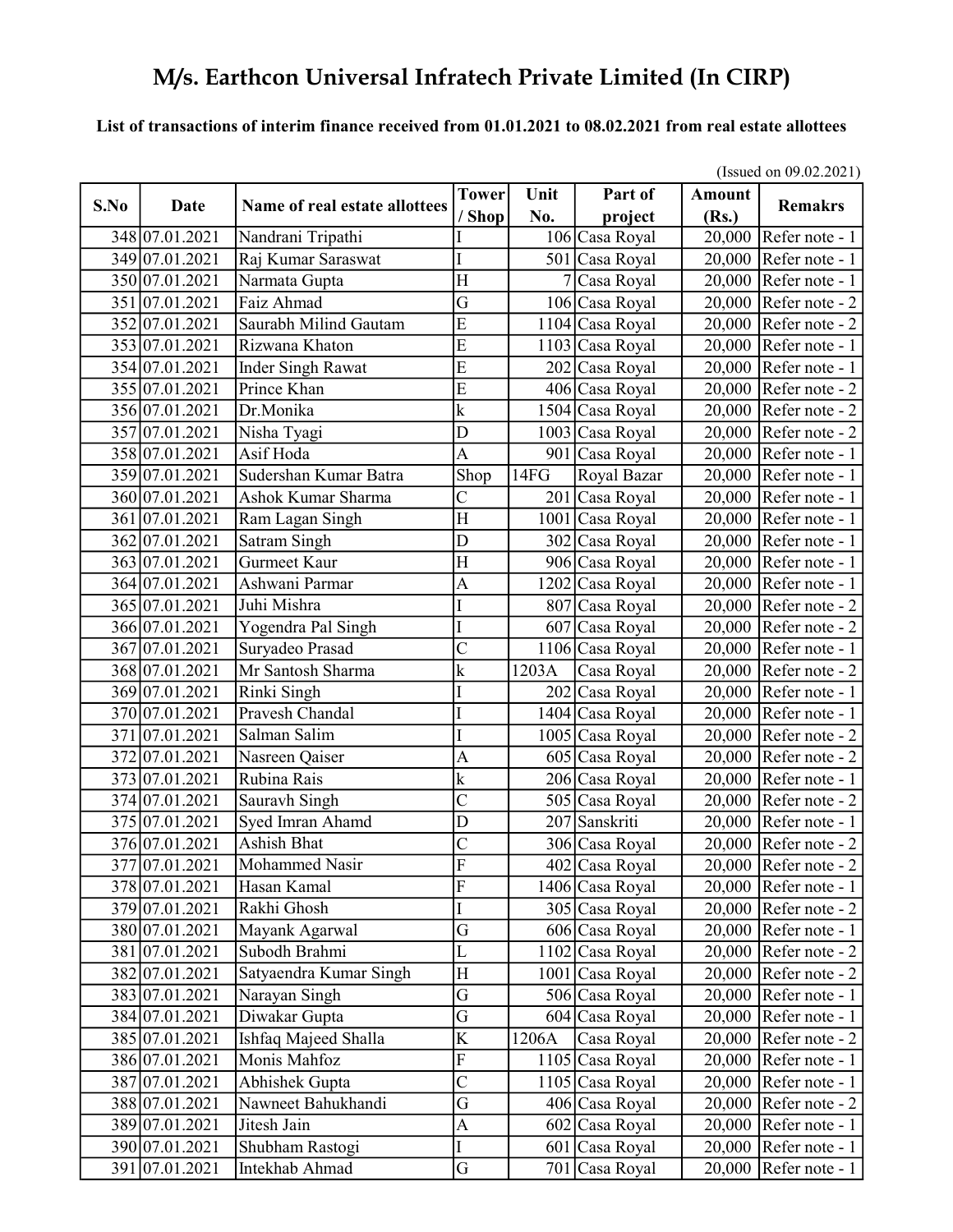#### List of transactions of interim finance received from 01.01.2021 to 08.02.2021 from real estate allottees

|      |                              |                                              | (Issued on $09.02.2021$ ) |       |                 |               |                         |  |
|------|------------------------------|----------------------------------------------|---------------------------|-------|-----------------|---------------|-------------------------|--|
| S.No | Date                         | Name of real estate allottees                | <b>Tower</b>              | Unit  | Part of         | <b>Amount</b> | <b>Remakrs</b>          |  |
|      |                              |                                              | / Shop                    | No.   | project         | (Rs.)         |                         |  |
|      | 392 07.01.2021               | Pawan Gupta                                  | K                         |       | 601 Casa Royal  |               | $20,000$ Refer note - 2 |  |
|      | 393 07.01.2021               | Sanjay Gupta                                 | K                         |       | 801 Casa Royal  |               | $20,000$ Refer note - 2 |  |
|      | 394 07.01.2021               | Pankaj Shukla                                | H                         | 1204A | Casa Royal      |               | 20,000 Refer note - 1   |  |
|      | 395 07.01.2021               | Prabhakar Maurya                             | $\overline{B}$            |       | 604 Casa Royal  | 20,000        | Refer note - 1          |  |
|      | 396 07.01.2021               | Pankaj Shukla                                | H                         | 1203A | Casa Royal      | 20,000        | Refer note - 1          |  |
|      | 397 07.01.2021               | Pankaj Shukla                                | H                         | 1204A | Casa Royal      | 20,000        | Refer note - 1          |  |
|      | 398 07.01.2021               | Asit Kumar Sinha                             | $\boldsymbol{B}$          | 403   | Casa Royal      | 20,000        | Refer note - 1          |  |
|      | 399 07.01.2021               | Praveen Kumar Dixit                          | $\overline{\rm C}$        |       | 407 Casa Royal  |               | $20,000$ Refer note - 2 |  |
|      | 400 07.01.2021               | Shakeel Ahamd                                | $\mathbf F$               |       | 1401 Casa Royal |               | $20,000$ Refer note - 1 |  |
|      | 401 07.01.2021               | Afzal Karim                                  | F                         |       | 608 Casa Royal  | 20,000        | Refer note - 2          |  |
|      | 402 07.01.2021               | Vikash Rawat                                 | E                         | 1202A | Casa Royal      | 20,000        | Refer note - 1          |  |
|      | 403 07.01.2021               | Hena Shaheen Mallick                         | I                         |       | 703 Casa Royal  |               | $20,000$ Refer note - 2 |  |
|      | 404 07.01.2021               | Brajesh Kumar                                | H                         |       | 702 Casa Royal  |               | $20,000$ Refer note - 2 |  |
|      | 405 07.01.2021               | Manoj Saxena                                 | $\mathbf{A}$              |       | 703 Casa Royal  |               | $20,000$ Refer note - 2 |  |
|      | 406 07.01.2021               | Mukesh Kumar                                 | $\overline{\mathrm{G}}$   |       | 1408 Casa Royal |               | $20,000$ Refer note - 2 |  |
|      | $\overline{407}$  08.01.2021 | Rizwan Ahmad                                 | $\overline{F}$            |       | 607 Casa Royal  |               | 20,000 Refer note - 2   |  |
|      | 408 08.01.2021               | Roohi Nazim                                  | G                         |       | 903 Casa Royal  | 20,000        | Refer note - 1          |  |
|      | 409 08.01.2021               | Nihal Pinto                                  | $\overline{\mathrm{K}}$   |       | 1103 Casa Royal | 20,000        | Refer note - 2          |  |
|      | 410 08.01.2021               | Mohd Nazim                                   | G                         |       | 504 Casa Royal  |               | 20,000 Refer note - 1   |  |
| 411  | 08.01.2021                   | Kamran Ahmad                                 | $\overline{\rm C}$        |       | 602 Casa Royal  | 20,000        | Refer note - 2          |  |
|      | 412 08.01.2021               | Deepti Malhotra                              | Ć                         |       | 807 Casa Royal  | 20,000        | Refer note - 1          |  |
|      | 413 08.01.2021               | Mukesh Kumar                                 | Shop                      | 10LG  | Royal Bazar     |               | 20,000 Refer note - 1   |  |
|      | 414 08.01.2021               | Vijay Kumar Gupta                            |                           |       | 708 Casa Royal  | 20,000        | Refer note - 1          |  |
|      | 415 08.01.2021               | Manik Lal                                    | G                         |       | 305 Casa Royal  | 20,000        | Refer note - 2          |  |
|      | 416 08.01.2021               | Simi Kareer                                  | H                         |       | 1106 Casa Royal | 20,000        | Refer note - 2          |  |
|      | 417 08.01.2021               | Inamur Rahman                                | K                         |       | 602 Casa Royal  |               | 20,000 Refer note - 1   |  |
|      | 418 08.01.2021               | Rajesh Kumar Somani                          | K                         |       | 1204 Casa Royal |               | 20,000 Refer note - 1   |  |
|      | 419 09.01.02021              | Barnali Kalita                               | $\overline{H}$            |       | 705 Casa Royal  | 20,000        | Refer note - 1          |  |
|      | 420 09.01.02021              | Nunal Gaurav                                 | I                         |       | 608 Casa Royal  | 20,000        | Refer note - 1          |  |
|      | 421 09.01.02021              | Pankaj Kumar                                 | H                         |       | 1104 Casa Royal |               | 20,000 Refer note - 2   |  |
|      | 422 10.01.2021               | Mudassir Niaz                                | $\overline{C}$            |       | 711 Sanskriti   |               | 20,000   Refer note - 1 |  |
|      | 423 11.01.2021               | Sanjeev Mahajan                              | $\overline{\rm C}$        |       | 905 Casa Royal  |               | 20,000 Refer note - 2   |  |
|      | 424 11.01.2021               | Mayoori Srivastava                           | H                         |       | 1203 Casa Royal |               | 20,000 Refer note - 1   |  |
|      | 425 11.01.2021               | Navin Kumar                                  | ${\rm D}$                 |       | 401 Sanskriti   |               | 20,000 Refer note - 1   |  |
|      | 426 11.01.2021               | Kumar Anupam                                 | C <sub>1</sub>            |       | 1106 Sanskriti  |               | 20,000 Refer note - 1   |  |
|      | 427 12.01.2021               | Mohd Amsal Khan                              | I                         |       | 1003 Casa Royal |               | 20,000 Refer note - 2   |  |
|      | 428 12.01.2021               | Vijay Sharma                                 | $\overline{C}$            |       | 707 Casa Royal  |               | 20,000 Refer note - 1   |  |
|      | 429 13.01.2021               | Dayaram Mourya                               | D                         |       | Sanskriti       |               | 20,000 Refer note - 1   |  |
|      | 430 13.01.2021               | Ask Real Estate Developers Pv <sup>I</sup> I |                           |       | 502 Casa Royal  |               | $20,000$ Refer note - 2 |  |
|      | 431 13.01.2021               | Mohd. Yusuf                                  | K                         |       |                 |               | $20,000$ Refer note - 2 |  |
|      |                              |                                              | ${\bf F}$                 |       | 102 Casa Royal  |               |                         |  |
|      | 432 13.01.2021               | Shabana Parveen                              |                           |       | 704 Casa Royal  |               | $20,000$ Refer note - 2 |  |
|      | 433 13.01.2021               | Shabanaparveen                               | $\overline{F}$            |       | 1204 Casa Royal |               | $20,000$ Refer note - 2 |  |
|      | 434 13.01.2021               | Ghazala Arshi                                | $\boldsymbol{\mathsf{A}}$ |       | 505 Casa Royal  | 20,000        | Refer note - 2          |  |
|      | 435 13.01.2021               | Aftab Ahmed                                  | F                         |       | 802 Casa Royal  | 20,000        | Refer note - 2          |  |

(Issued on 09.02.2021)